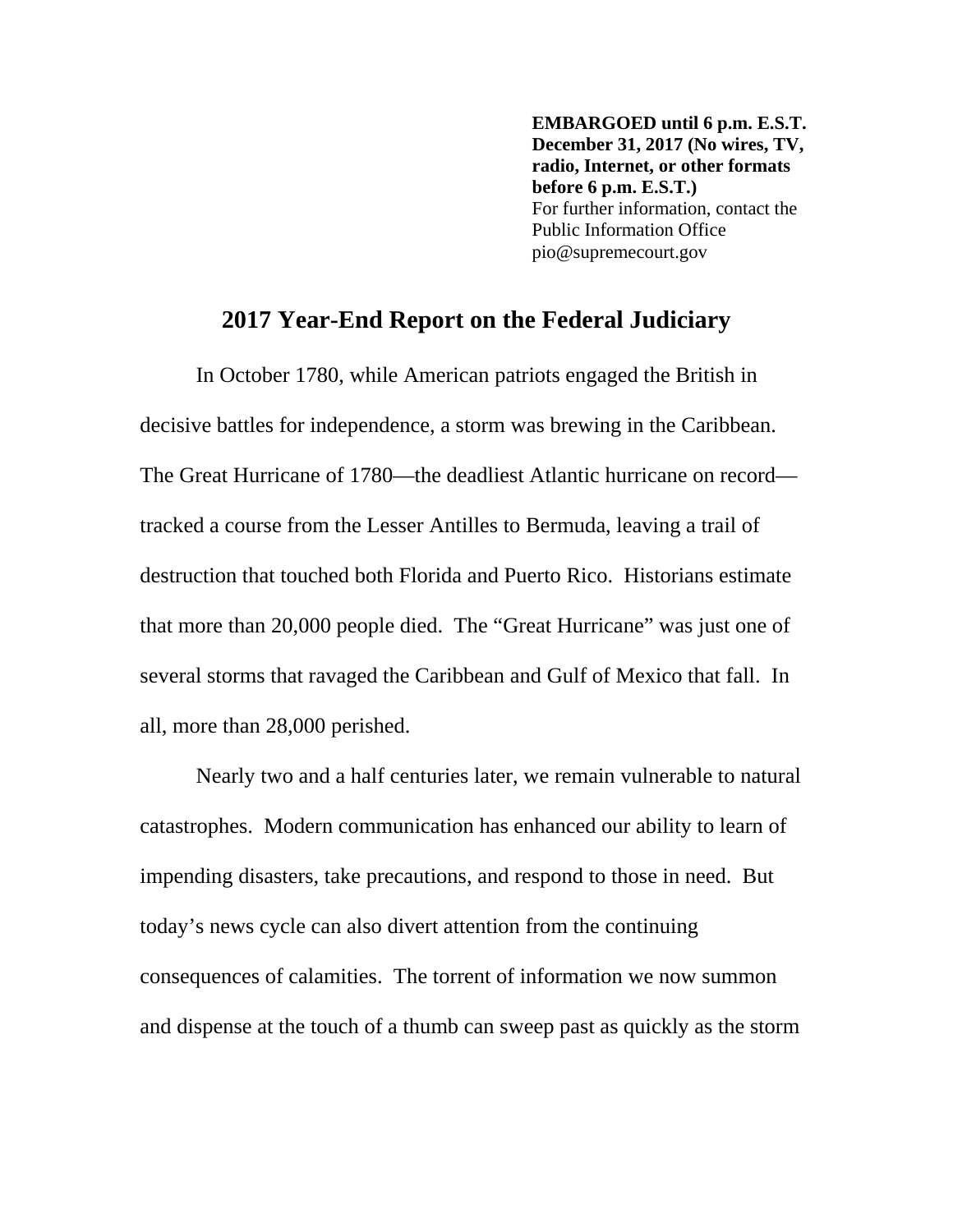itself, causing us to forget the real life after-effects for those left in misfortune's wake.

 Federal disaster response is primarily the responsibility of the executive and legislative branches of the federal, state, and territorial governments, which can muster, fund, and deploy the resources needed to respond to emergencies. Still, during this season of holidays and celebrations, we cannot forget our fellow citizens in Texas, Florida, Puerto Rico, and the Virgin Islands who are continuing to recover from Hurricanes Harvey, Irma, and Maria, and those in California who continue to confront historic wildfires and their smoldering consequences. The courts cannot provide food, shelter, or medical aid, but they must stand ready to perform their judicial functions as part of the recovery effort. The federal judiciary has an ongoing responsibility to prepare for catastrophes and ensure that the third branch of government remains open and functional during times of national emergency.

 Court emergency preparedness is not headline news, even on a slow news day. But it is important to assure the public that the courts are doing their part to anticipate and prepare for emergency response to people in need.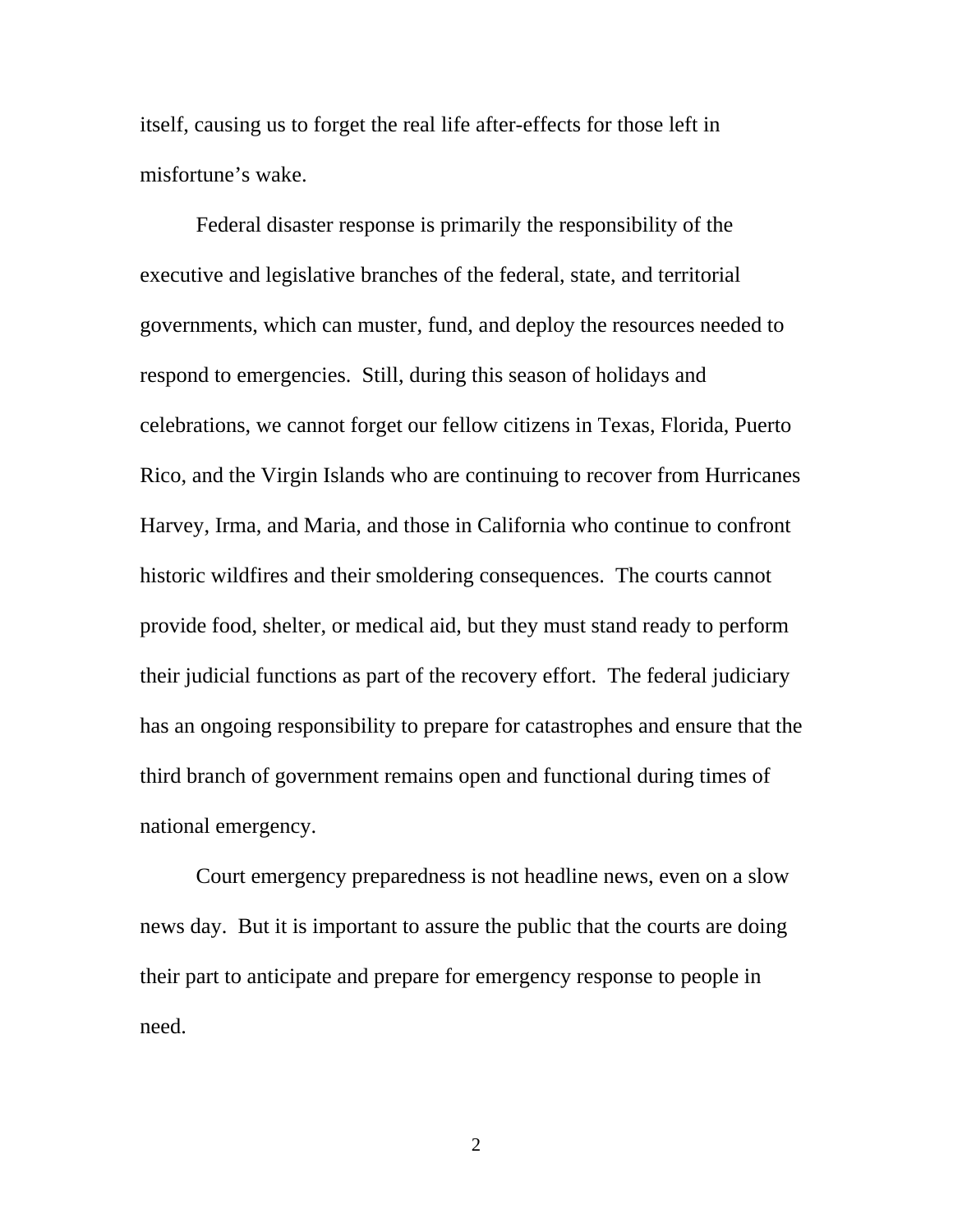The Administrative Office of the United States Courts is the agency within the judicial branch responsible for providing the broad range of managerial and program support necessary for federal courts throughout the country. The Administrative Office staff addresses matters that span the federal court system, including human resources, information technology, and facilities stewardship. The Administrative Office has established an Emergency Management and Preparedness Branch that maintains continuity of operations programs within that agency and provides training and consulting functions for hundreds of court units across the country. That's no small task for a court system that employs 30,000 people and includes 12 regional courts of appeals, 94 district courts, 90 bankruptcy courts, and a collection of other specialized tribunals, probation and pretrial services offices, and federal defender offices.

 Our federal courthouse communities vary in size. Some large cities, like Houston, are home to dozens of federal judges and have substantial support teams for busy dockets. Smaller locales, like Key West, may have only a single judicial officer and a handful of court employees. The deadly hurricanes of 2017 and other emergency events brought home the need for a national response capability to deal with emergencies on a scale both large and small. Preparation begins with planning. The judiciary must anticipate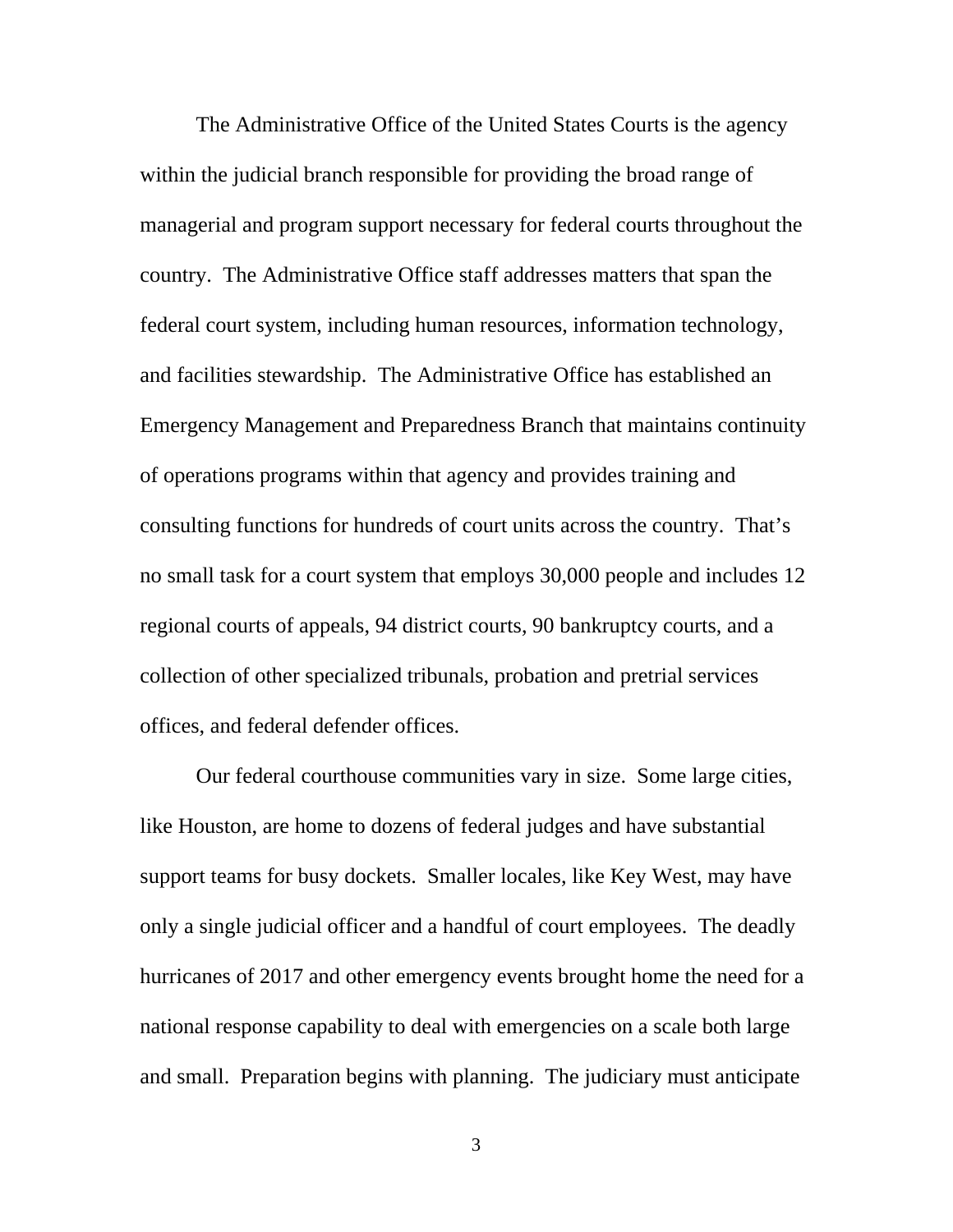the broad range of calamities that might strike, ranging from severe weather to earthquakes, from cyberterrorism to on-the-ground terrorist attacks. The planners must identify the particular risks and available resources by region and locality to calculate how to deploy manpower and maintain channels of communication. Plans must be scaled to enable prompt and flexible response to both foreseeable and unforeseeable consequences of emergency events.

 The Emergency Management and Preparedness Branch provides critical consultation and planning support for federal courts throughout the country as they design their emergency plans and run drills. But the Branch also goes a step further by operating a Judiciary Emergency Response Team, which offers courts facing an emergency a single point of contact for logistical support. The Response Team serves as a principal node for communication and a clearinghouse for information. It provides a central source for assisting personnel and directing resources to support the affected court's administrative needs, including procurement, information technology, facilities, and security.

 I recognize that this might sound like trying to fight fire with administrative jargon. But imagine yourself one of a handful of employees of the bankruptcy court in Santa Rosa, California, when raging wildfires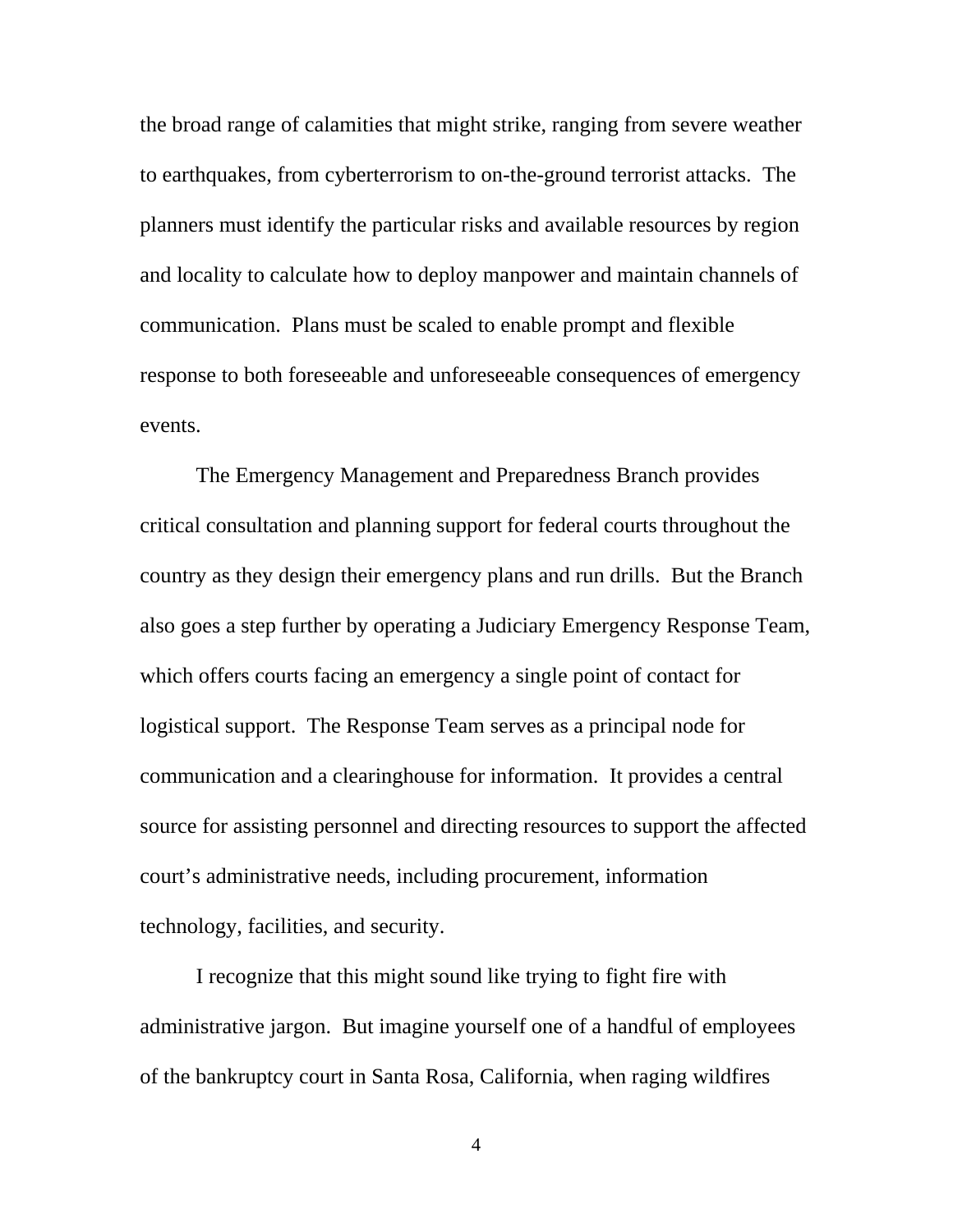suddenly approach the courthouse where you work and state officials order evacuation—as happened this past September. The staff members did not face the emergency alone; they had at their disposal a professional response team to assist in making quick decisions to protect personnel, relocate services, and ensure continuity of operations.

 The Administrative Office's national support system includes the provision of remote information technology resources. These resources can enable courts to keep case management and electronic filing systems online for judges, attorneys, and court personnel, who can continue their work from safe locations during and after storms and other emergency events. These resources also allow courts with public websites to provide the bar and public with critical updates and notices about operations. During Irma, Harvey, and Maria, the Administrative Office's communications team monitored the status of all affected courts and provided regular public updates on the judiciary's own central website ([http://www.uscourts.gov\)](http://www.uscourts.gov)  and on the Administrative Office's Twitter feed.

 The courts are continuously enhancing and enlarging their response capabilities, building on gradual improvements over the past 30 years. The Administrative Office and individual courts learned valuable lessons from the Loma Prieta earthquake that struck San Francisco in 1989, the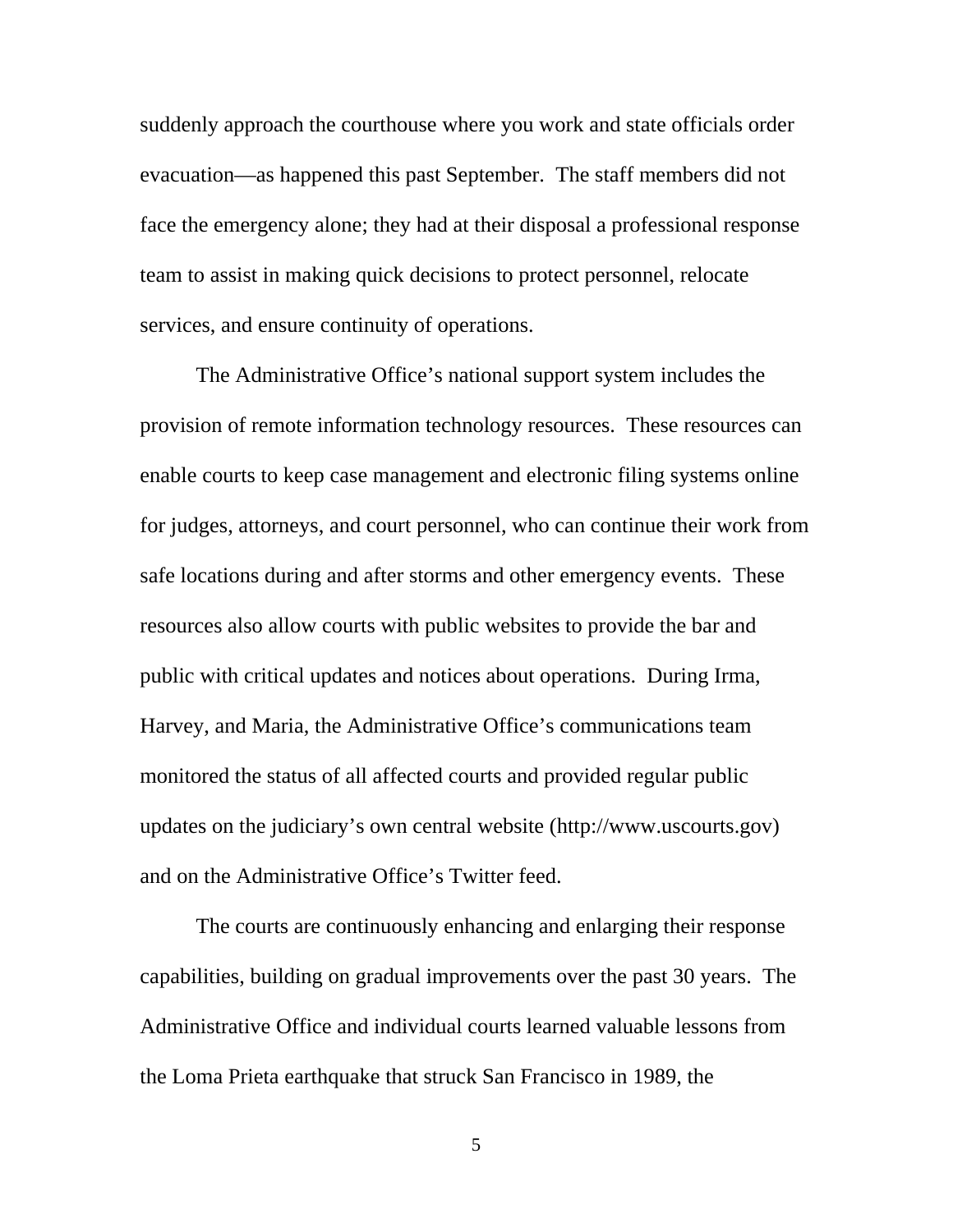September 11 terrorist attack in 2001, and Hurricanes Katrina and Rita, which devastated the city of New Orleans and other parts of Louisiana and Mississippi in 2005. Those upgraded emergency preparedness practices were put to the test by the 2008 floods in Cedar Rapids, Iowa, the 2012 Superstorm Sandy in New York and New Jersey, and the 2016 floods in Baton Rouge and surrounding parishes. The severe weather events of this past summer, affecting disparate parts of the country so close in time, placed unique challenges on our emergency response capabilities.

 The hurricanes brought flooding, power outages, infrastructure damage, and individual hardship to Texas and Florida. But the judicial districts of the Virgin Islands and Puerto Rico were especially hard hit. Judges and court employees responded in dedicated and even heroic fashion. They continued to work even in the face of personal emergencies, demonstrating their commitment to their important public responsibilities.

 The Judicial Emergency Response Team assisted local judges and court employees in finding missing court personnel, securing buildings, and continuing or resuming court operations. But the efforts did not stop there. The storm also affected persons subject to the courts' continuing jurisdiction. For example, the courts have responsibility to hear legal claims of individuals detained in criminal proceedings prior to sentencing, and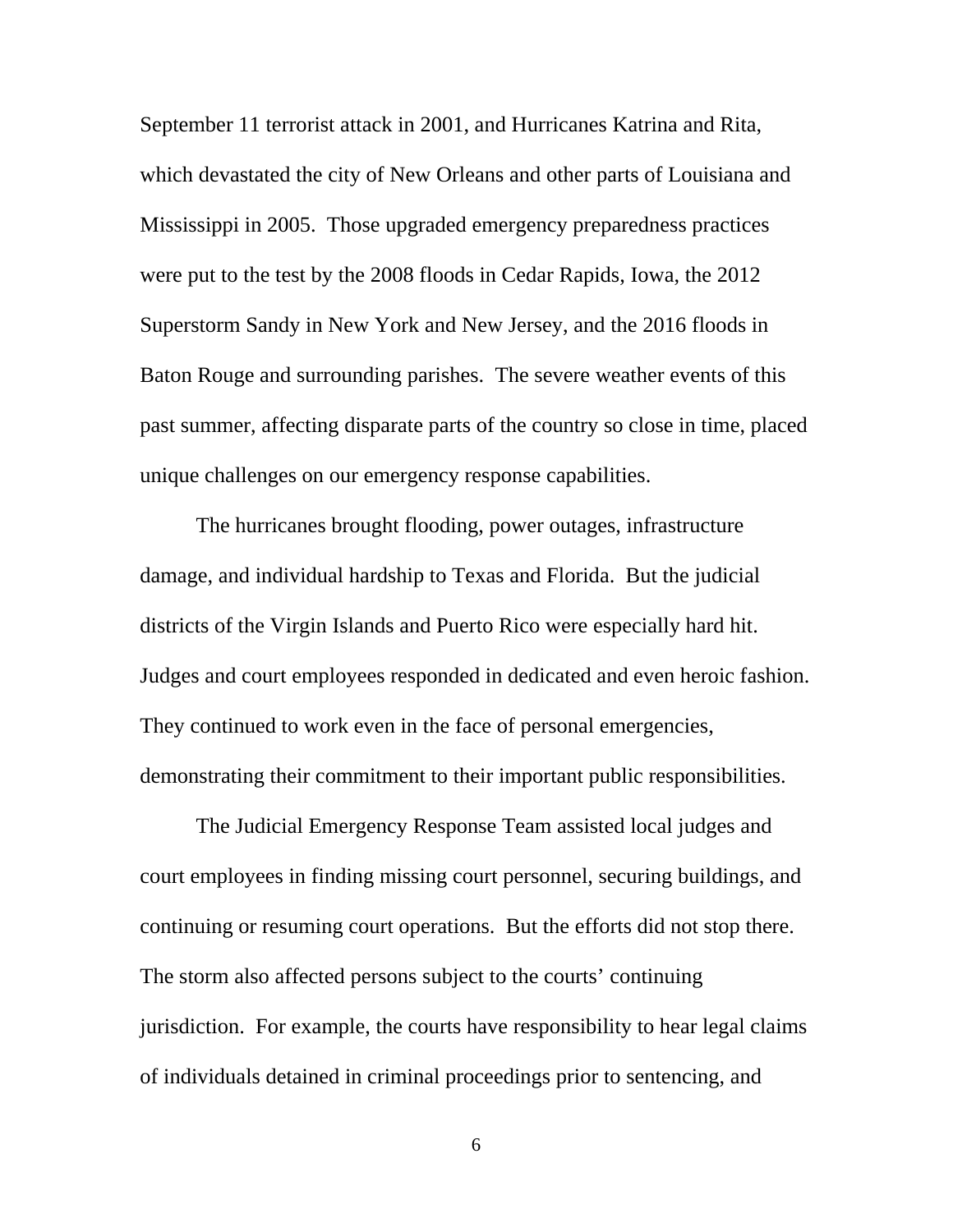special measures were required for those in custody in Puerto Rico and the Virgin Islands. Before Hurricane Maria made landfall, the Justice Department's Bureau of Prisons moved more than 1,200 detained individuals to mainland facilities in Mississippi, Florida, Alabama, and Georgia. In addition to facilitating secure transport arrangements with the U.S. Marshals Service, judicial personnel made arrangements to ensure assignment of mainland judges to handle urgent proceedings, the provision of necessary language interpreter services, and continued access to lawyers in the Federal Defender system. I happened to be in Jackson meeting with Mississippi federal judges when word arrived that a large number of the detainees would be sent to that state. Many of the judges in the room raised their hands on the spot to volunteer to take on the extra work.

 For individuals who had completed terms of imprisonment but were serving sentences of supervised release, the Administrative Office's Probation and Pretrial Services Office stepped in to assist. The office joined in tracking individuals and responding to location monitoring alerts in every district affected by the hurricanes when local staff was unavailable. The Probation Office for the Southern District of New York took the initiative to help colleagues in the District of Puerto Rico by monitoring electronic arrest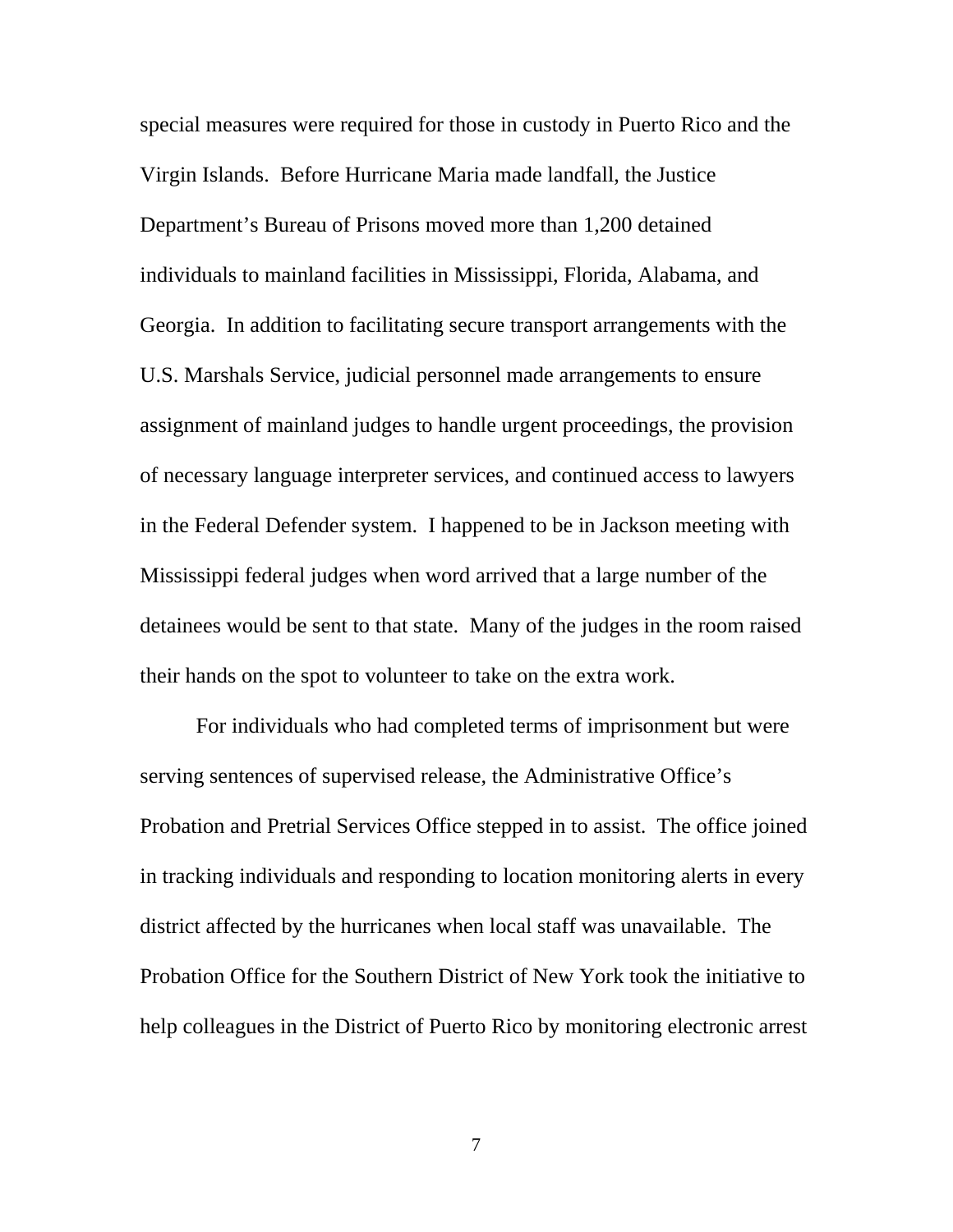notices. That office's generous support freed local probation officers to tend to their own families and homes.

 The Administrative Office and affected courts also learned some lessons about improving future response. They discovered gaps in our communications protocols for Puerto Rico and the Virgin Islands arising from widespread power outages, impaired cellular networks, and limited internet connectivity. The scope of infrastructure damage on those islands impeded efforts to reach key personnel during and immediately after storms. Going forward, the Administrative Office will do more to pre-position essential equipment, such as satellite telephones, batteries, generators, and emergency supplies on islands and other areas susceptible to hurricanes and flooding. The Administrative Office will also identify and develop better backup communications systems and networks to reach critical personnel when routine telecommunications services are down or mainline power is lost.

 The most important lesson learned is a gratifying one. Judges and court employees responded to daunting challenges with extraordinary neighborliness, generosity, and dedication. For example, when the chief probation officer for the District of Puerto Rico made it to work on the second business day following Hurricane Maria's destructive passage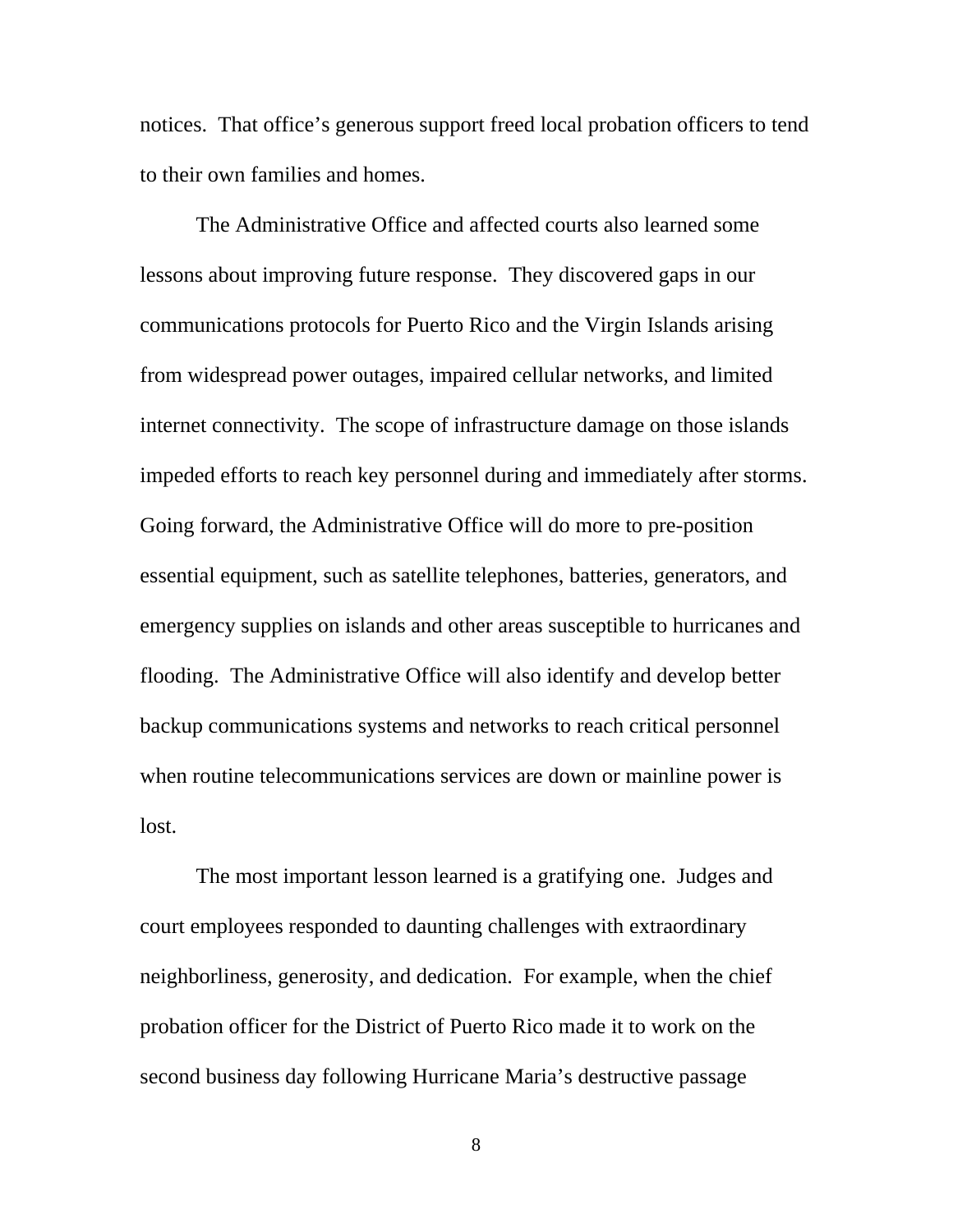through San Juan, he discovered 25 members of the District's probation staff already at the office, raring to go. They assembled search parties to fan out across the city and nearby areas to find the 40 staff members unaccounted for at that time. Another example comes from the Virgin Islands. Court employees in St. Thomas, who endured catastrophic damage from Hurricane Irma, took up a collection to assist their counterparts in St. Croix when it was hit by Hurricane Maria two weeks later—even as they themselves coped with their own loss of homes, food, clothes, and personal effects. Court employees around the country not only assisted with the workloads of the affected courts, but also contributed funds and sent care packages to help their colleagues struggling with loss or damage to their homes. And many other court employees have made generous contributions to disaster relief charities, directly or through the Combined Federal Campaign.

 The courts also received critical assistance from our colleagues in the Executive Branch. The judiciary owes special thanks to the United States Marshals Service and the General Services Administration (GSA). Among other duties, the Marshals Service provides security for judges and staff. Deputy marshals and court security officers around the country safeguard our facilities and our people. The GSA, which manages the hundreds of courthouses and other federal buildings, worked with local court employees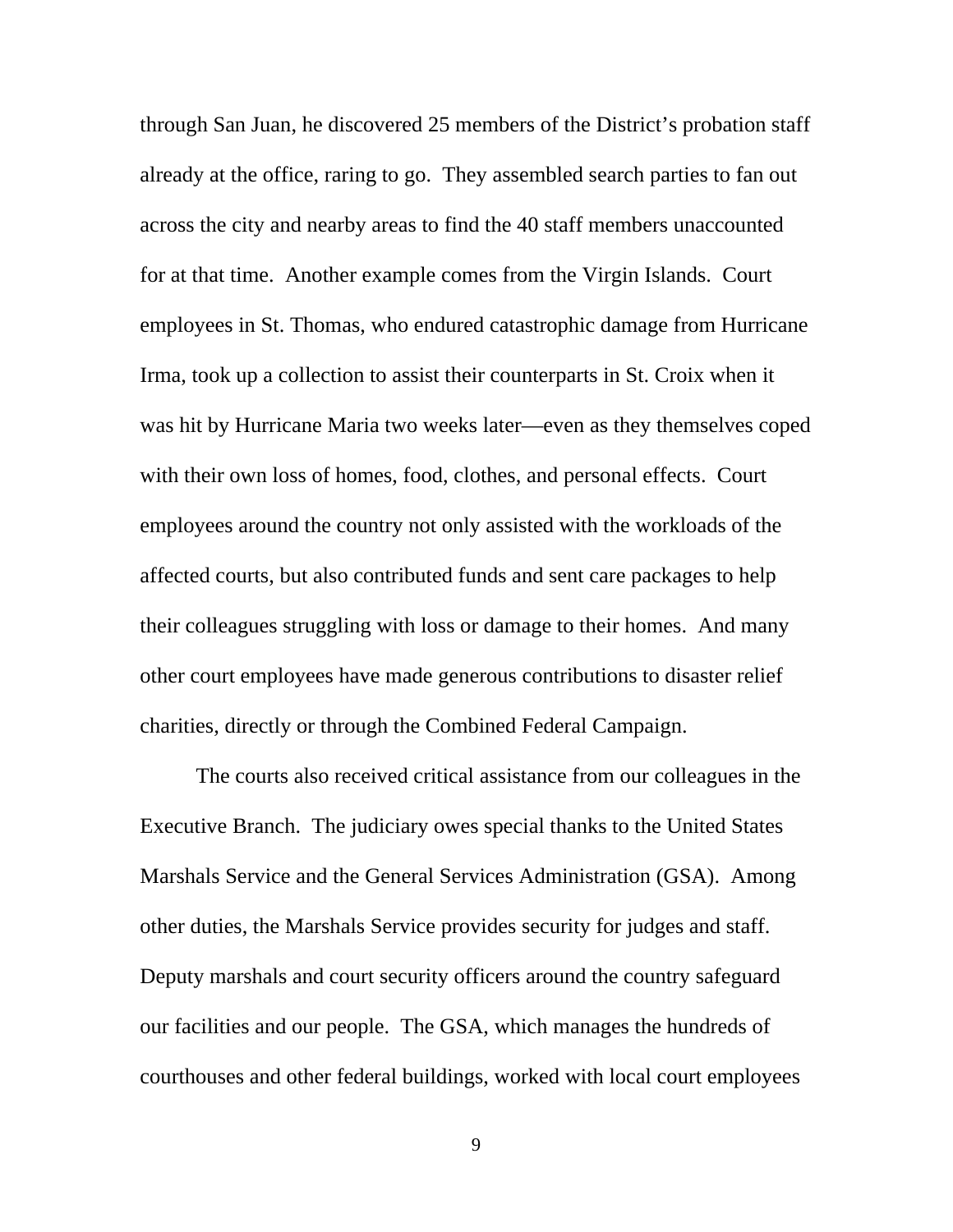to confront flooding, mold, damage to power generators, and the inherent challenge of operating when public electric and water services are unavailable. All these public servants helped us restore operations as quickly as possible.

 Congress has provided that, "All courts of the United States shall be deemed always open for the purpose of filing proper papers, issuing and returning process, and making motions and orders." 28 U.S.C. § 452. On fair weather days, it is easy to take that provision for granted. When disaster strikes, it can be honored only through the tireless efforts of judges, court employees, Administrative Office staff, and the many friends of the judiciary. I know full well that many members of the public, including members of our court family, continue to face hardship. We should continue to keep them in our thoughts and prayers.

 Last year, in my annual report, I noted that federal trial judges must often work alone, without the benefit of collegial decision-making or the comfort of shared consensus. But this year, we have many rich examples of federal judges working together, with the support of court employees and Administrative Office staff, to keep courthouses open and operational. Those examples are a reminder that we have a national court system that can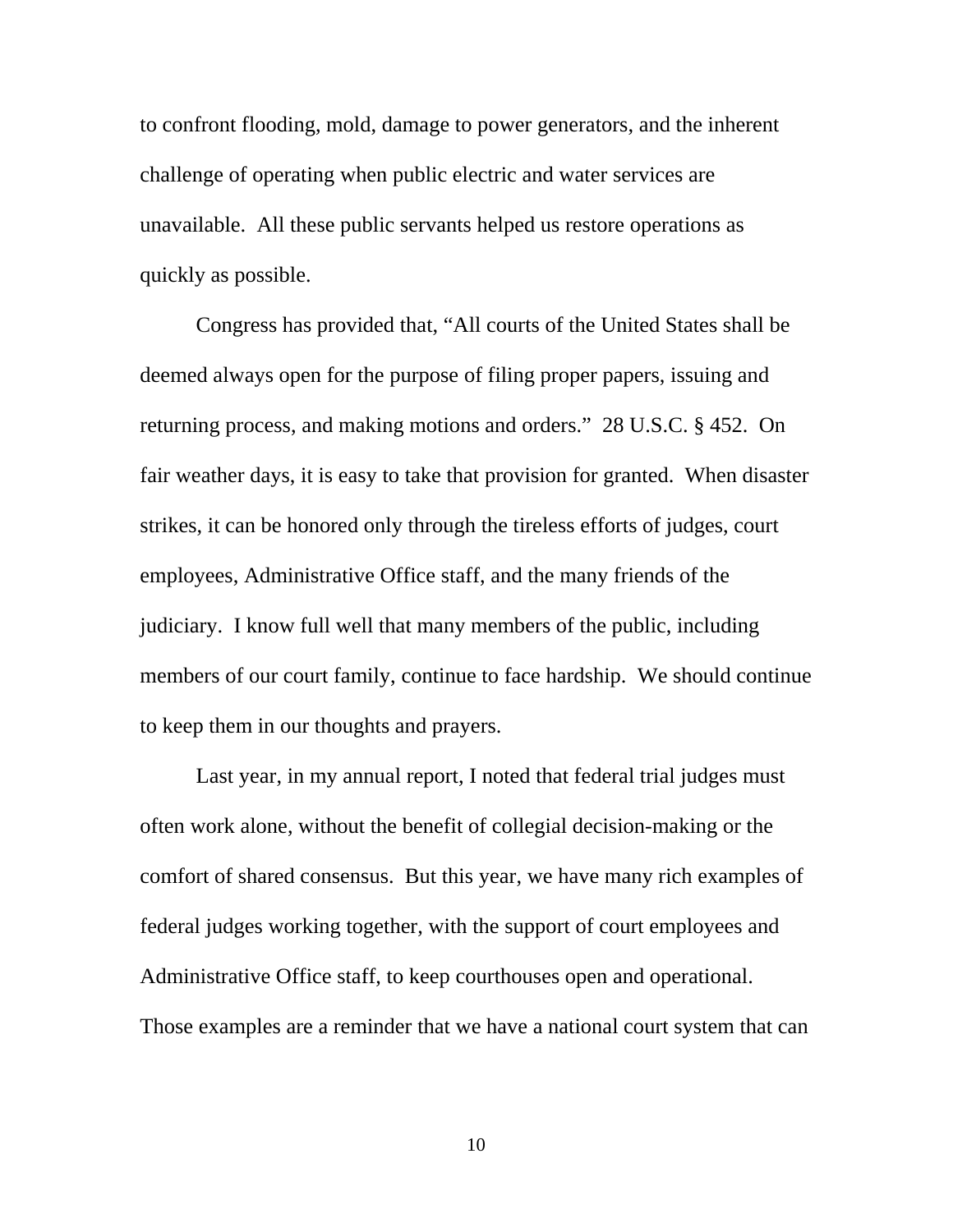work collectively to address challenges that would overwhelm individual courts.

\* \* \*

 We have a new challenge in the coming year. Events in recent months have illuminated the depth of the problem of sexual harassment in the workplace, and events in the past few weeks have made clear that the judicial branch is not immune. The judiciary will begin 2018 by undertaking a careful evaluation of whether its standards of conduct and its procedures for investigating and correcting inappropriate behavior are adequate to ensure an exemplary workplace for every judge and every court employee.

 I have asked the Director of the Administrative Office to assemble a working group to examine our practices and address these issues. I expect the working group to consider whether changes are needed in our codes of conduct, our guidance to employees—including law clerks—on issues of confidentiality and reporting of instances of misconduct, our educational programs, and our rules for investigating and processing misconduct complaints. These concerns warrant serious attention from all quarters of the judicial branch. I have great confidence in the men and women who comprise our judiciary. I am sure that the overwhelming number have no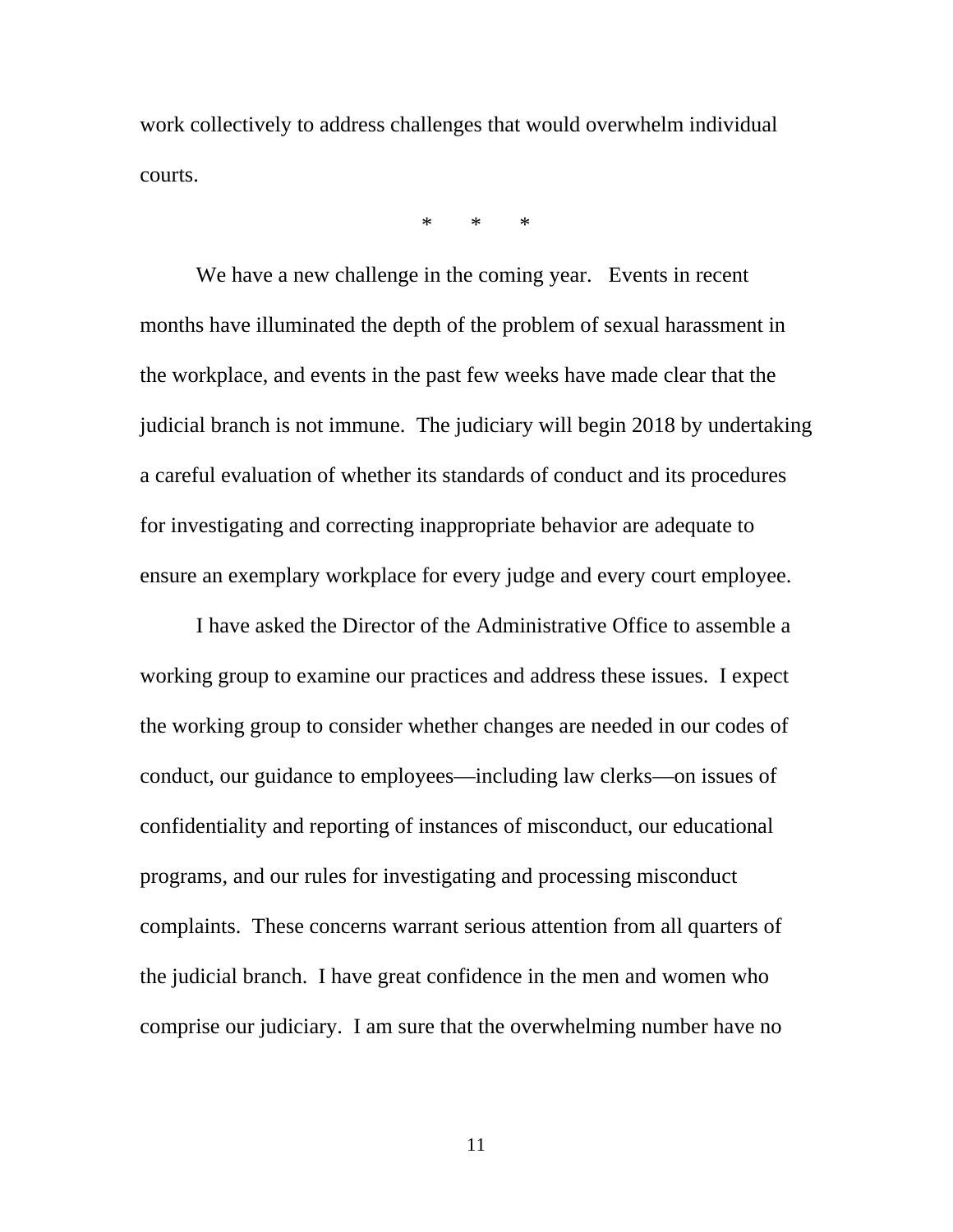tolerance for harassment and share the view that victims must have clear and immediate recourse to effective remedies.

 Once again, I am privileged and honored to be in a position to thank the judges, court staff, and judicial personnel throughout the Nation for their continued excellence and dedication. Let's not forget the victims of the disasters that occurred over the past year. I hope we can all find opportunities to assist our fellow citizens who remain in need.

Best wishes to all in the New Year.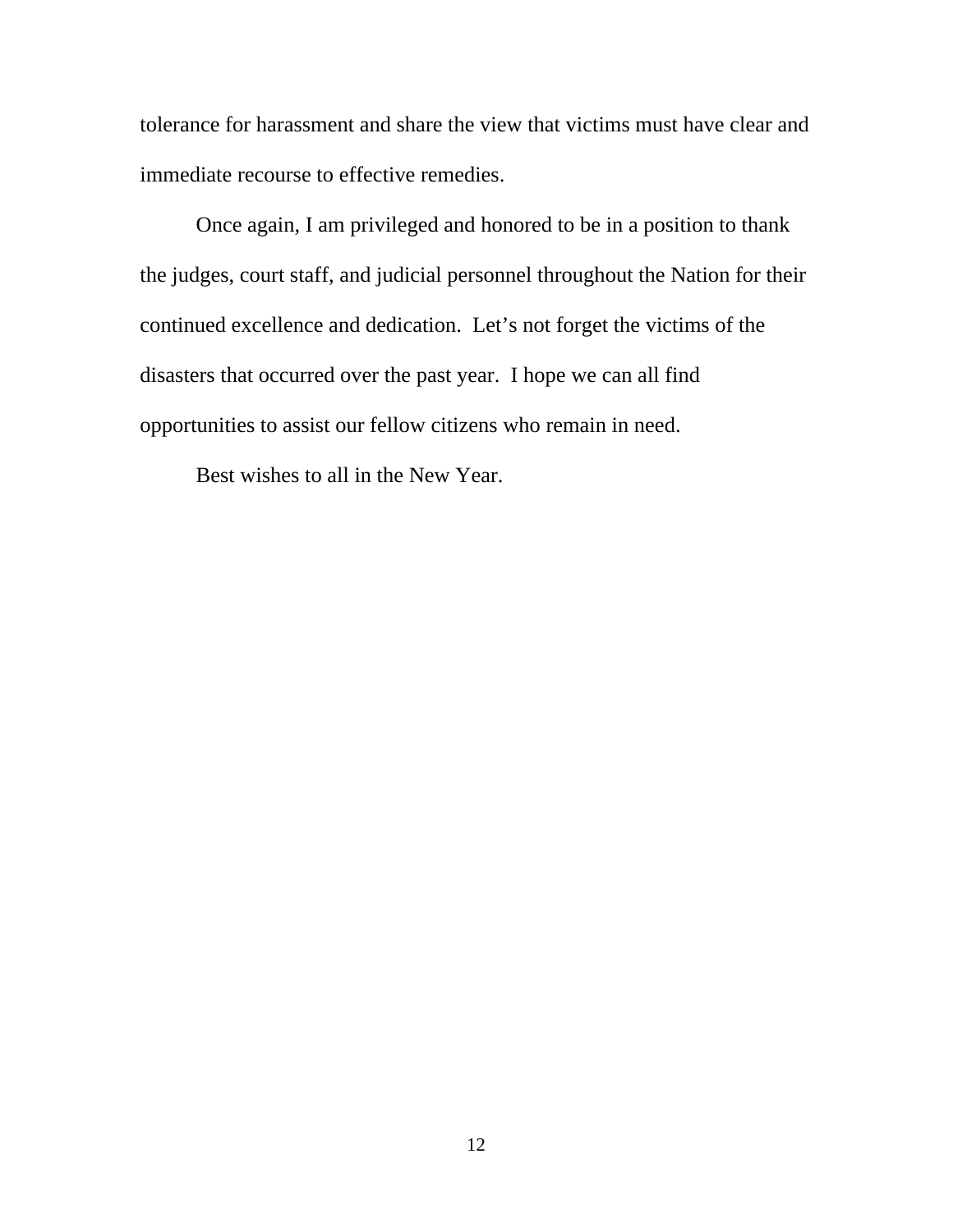#### **Appendix**

## **Workload of the Courts**

 In the 12-month period ending September 30, 2017, the number of cases filed in the Supreme Court decreased. The number of cases filed in the regional appellate courts, the district courts, and bankruptcy courts also decreased. Cases activated in the pretrial services system declined, as did the number of persons under post-conviction supervision.

#### *The Supreme Court of the United States*

 The total number of cases filed in the Supreme Court decreased by 2.63 percent from 6,475 filings in the 2015 Term to 6,305 filings in the 2016 Term. The number of cases filed in the Court's *in forma pauperis* docket decreased by 3.47 percent from 4,926 filings in the 2015 Term to 4,755 filings in the 2016 Term. The number of cases filed in the Court's paid docket increased from 1,549 filings in the 2015 Term to 1,550 filings in the 2016 Term. During the 2016 Term, 71 cases were argued and 68 were disposed of in 61 signed opinions, compared to 82 cases argued and 70 disposed of in 62 signed opinions in the 2015 Term. The Court also issued one *per curiam* decision during the 2016 Term in a case that was not argued.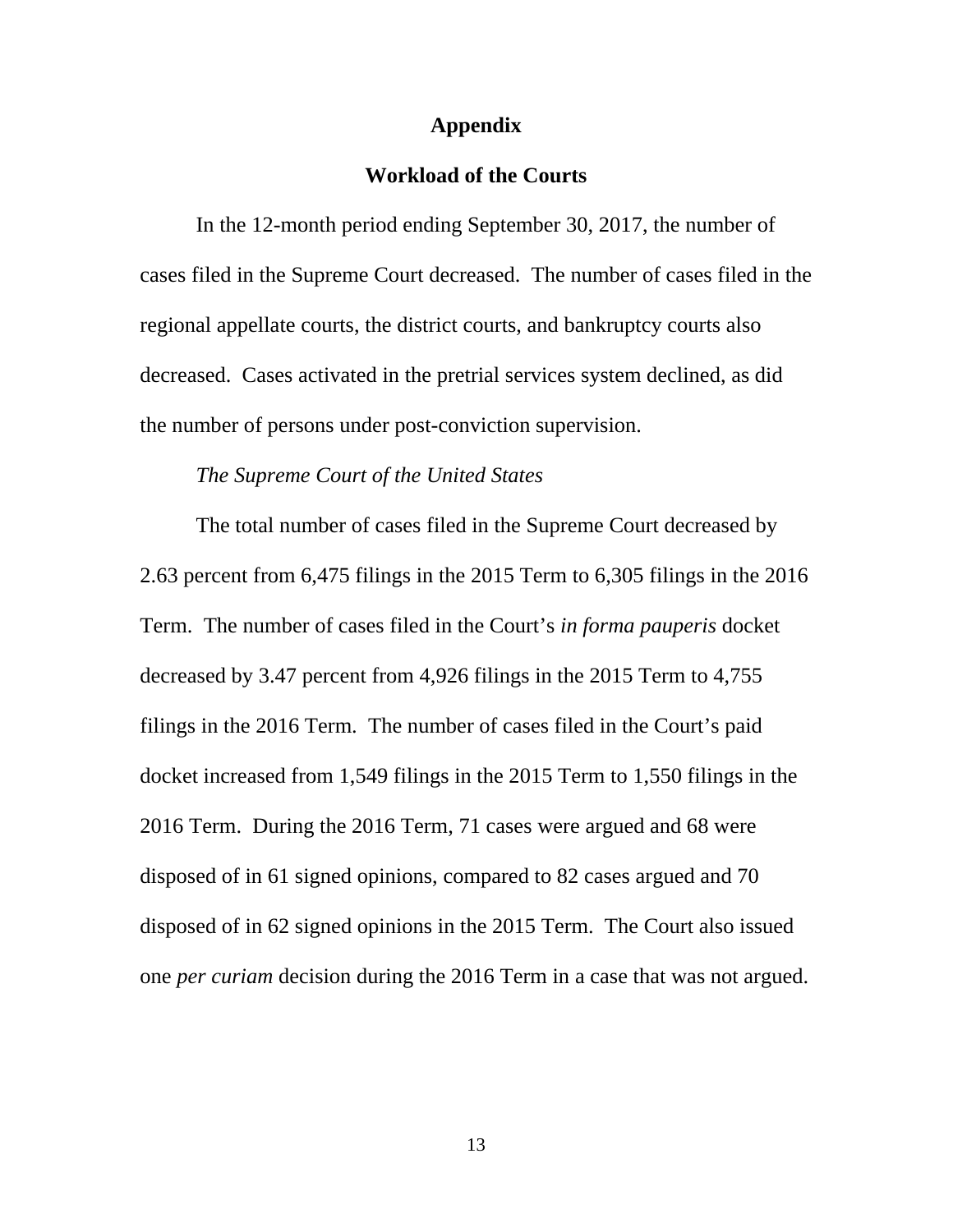### *The Federal Courts of Appeals*

 In the regional courts of appeals, filings fell 16 percent to 50,506. Appeals involving pro se litigants, which amounted to 50 percent of filings, declined 20 percent. Total civil appeals increased one percent. Criminal appeals fell 14 percent, appeals of administrative agency decisions decreased five percent, and bankruptcy appeals declined four percent.

 Original proceedings in the courts of appeals, which include prisoner requests to file successive habeas corpus proceedings in the district court, dropped 60 percent this year to 5,486, accounting for most of the overall caseload decline. These filings had spiked in 2016, after the Supreme Court's decision in *Welch v. United States*, No. 15-6418 (Apr. 16, 2016), which provided a new basis for certain prisoners convicted under the Armed Career Criminal Act to challenge their sentences.

## *The Federal District Courts*

 Civil case filings in the U.S. district courts fell eight percent to 267,769. Cases with the United States as defendant decreased 29 percent. That reduction returned filings to typical levels, following a spike in 2016 caused by post-*Welch* challenges to criminal sentences. Cases with the United States as plaintiff increased five percent because of actions related to foreclosures. Cases involving diversity of citizenship (i.e., disputes between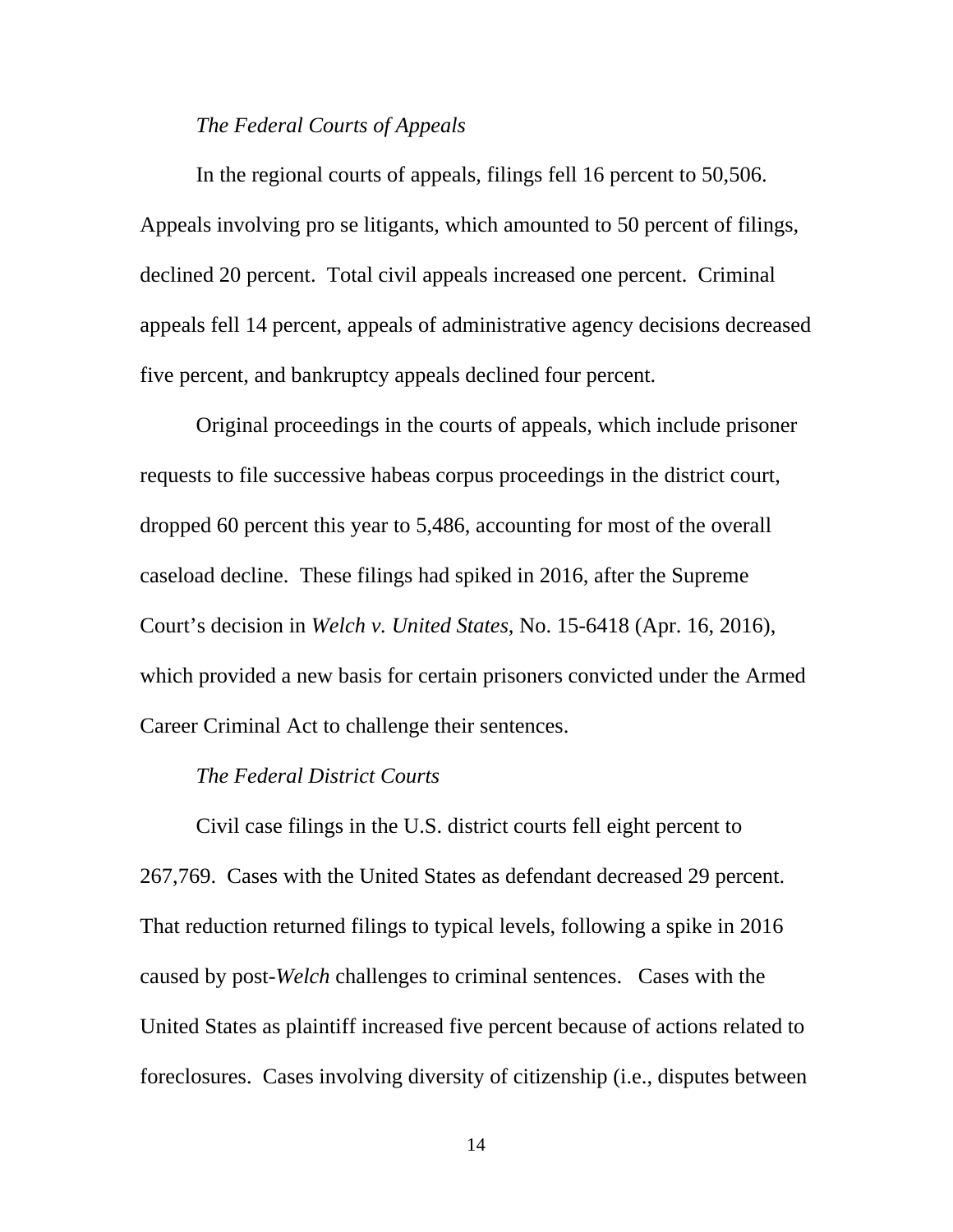citizens of different states) fell seven percent as personal property damage cases dropped 40 percent.

 Filings for criminal defendants (including those transferred from other districts) changed little, decreasing less than one percent to 77,018. Defendants charged with property offenses fell six percent, mainly in response to a five percent drop in defendants charged with fraud. Defendants accused of immigration violations declined two percent, with the southwestern border districts receiving 77 percent of national immigration defendant filings. Drug crime defendants, who accounted for 32 percent of total filings, fell one percent, although defendants accused of crimes associated with drugs other than marijuana rose four percent. Reductions also were reported for filings involving sex offenses, general offenses, and violent crimes. Filings for defendants prosecuted for firearms and explosives offenses rose 11 percent. Increases also occurred in filings related to traffic offenses, regulatory offenses, and justice system offenses.

### *The Bankruptcy Courts*

 Bankruptcy petition filings decreased two percent to 790,830. Fewer petitions were filed in 56 of the 90 bankruptcy courts. Consumer petitions dropped two percent, and business petitions fell six percent. Filings of petitions declined two percent under Chapter 7 and five percent under